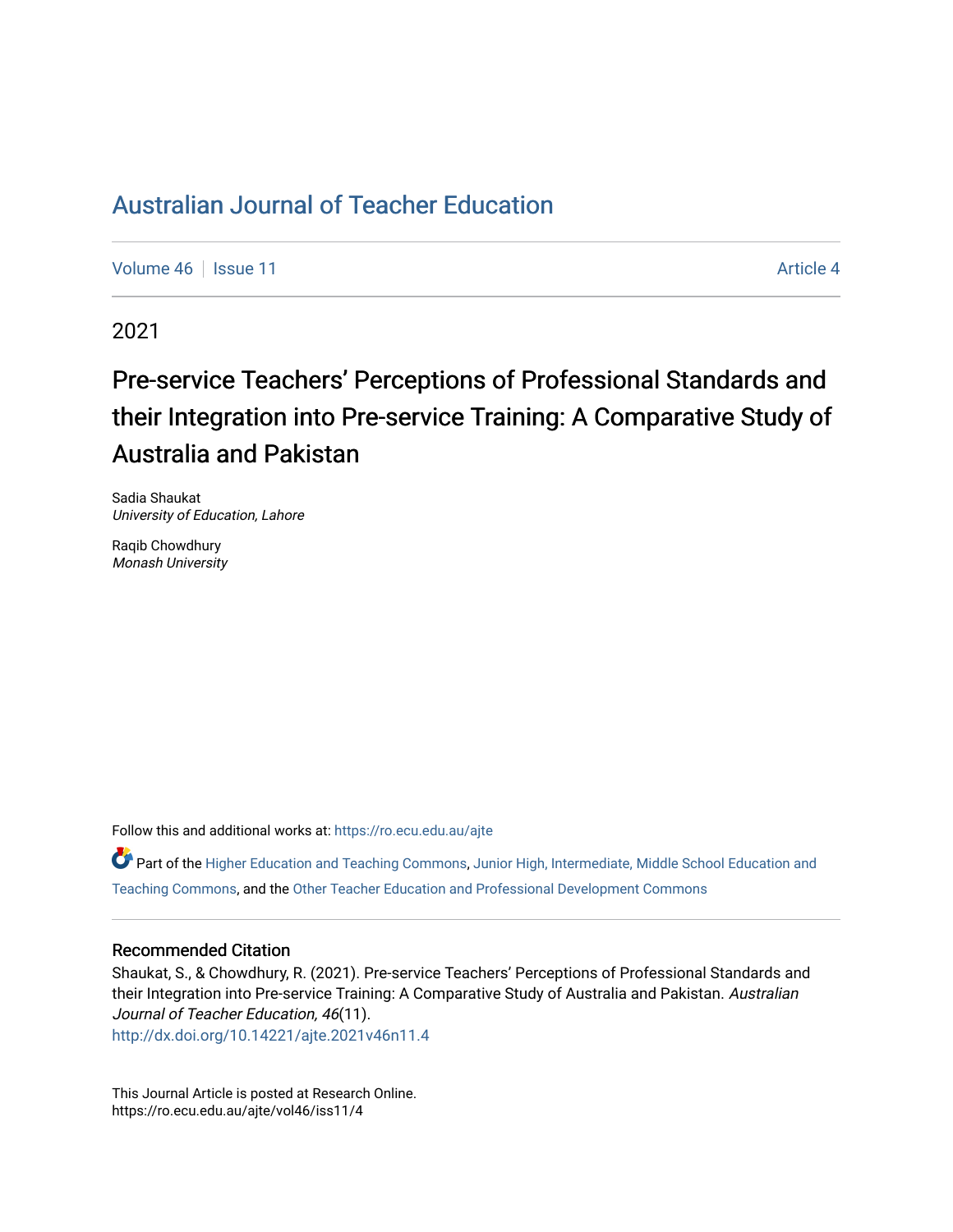# **Pre-service Teachers' Perceptions of Professional Standards and their Integration into Pre-service Training: A Comparative Study of Australia and Pakistan**

Sadia Shaukat University of Education, Lahore, Pakistan Raqib Chowdhury Monash University

*Abstract: This paper critically analyses 52 Australian and 68 Pakistani pre-service teachers' (PST) perceptions of professional standards for teachers enabling the comparison of teacher preparation in the two countries. A multivariate analysis of variance tested the hypothesis that an integrated standards-based teacher preparation program was more effective for professional skills and competencies development than a non-integrated one. While the Australian PSTs undertaking a standards-integrated curriculum reported significantly higher levels of professional preparation in ten areas of professional Standards, their Pakistani counterparts - who were not exposed to such curriculum - reported inadequate preparation. The findings have implications for teacher educators and policy makers involved in the development of pre-service teacher programs.*

**Key words**: Teacher education, teacher professional standards, pre-service teachers, preservice teacher curriculum

# **Introduction**

The construct of "professional standards" for teachers has been debated in different scholarly interfaces among educators and education policy developers around the globe since the late 1990s (see for example, Darling-Hammond & Baratz–Snowden, 2005; Hudson, 2009; Ingvarson et al., 2013; Kriewaldt, 2015; Sachs, 2003; Tuinamuana, 2011). A lot of these studies problematise the formation of initial competencies and skills of pre-service teachers (PSTs) as they progress through teacher education programs. For example, Mayer et al. (2005) stressed the need for PSTs to be equipped with a solid initial understanding and basic knowledge of professional teacher standards during their teacher education training for greater purposiveness. Such standards are intended to provide clear and appropriate professional development competencies and parameters to develop PST's initial professional knowledge, professional practices, professional engagement and collaboration skills (Choy et al., 2013; Feiman-Nemser, 2001). Pre-service teachers with a sound understanding and initial knowledge of professional standards have greater potential to becoming effective and competent teachers, especially in response to the particular needs of their schools. Most importantly, this initial "baptism" into an understanding and appreciation of the standards can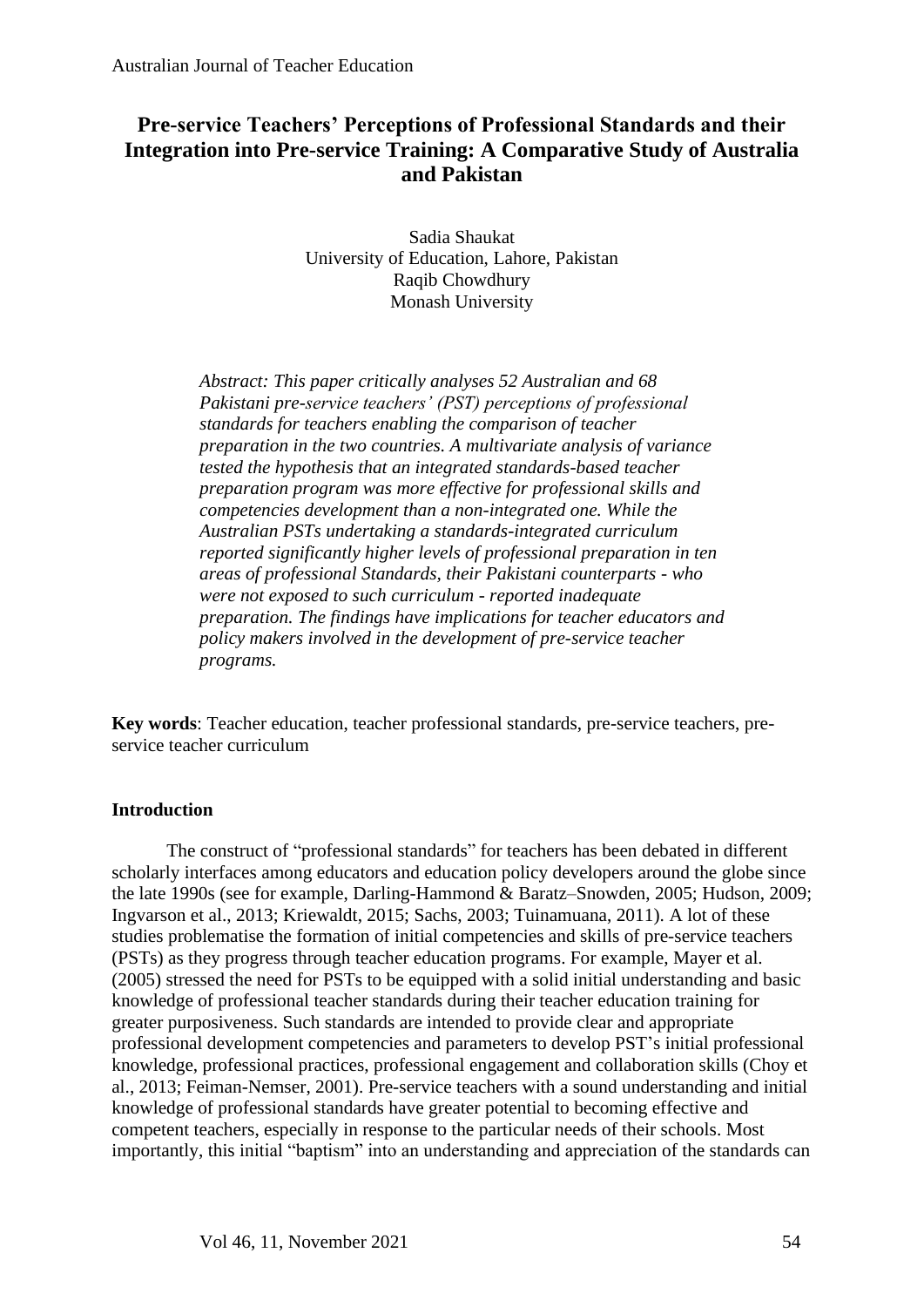also be the precursor to the consolidation their use as the basis for future and lifelong professional learning (Call et al., 2021).

Australia has a standards-integrated teacher curriculum that aims to facilitate ongoing professional development of pre-service teachers, and to improve the quality of teaching and learning processes. In comparison, while Pakistan is on its way to establishing and formalising standards, there is still a lack of integration of these standards into teacher education content (for a detailed study on this, see Shaukat & 2020). This study examines and compares pre-service teachers' perceptions of professional standards for teachers in a standards-integrated and non-standards-integrated curriculum in teacher education programs in Australia and Pakistan respectively. Such a comparative study allows educators to perceive phenomena that might not otherwise be evident when research is restricted to individual contexts (Romberg, 1999).

With a literacy rate of 99% Australia is a developed country in comparison to Pakistan which has a literacy rate of 58%. Although the rationales are similar, the strategic plans of teacher education through the integration of professional standards for teachers are significantly different. Despite this, the standards for teachers of these two countries match closely. It is the aforementioned lack of *integration* of these standards into teacher education programs that marks the most significant difference and is the focus of the current study.

Specifically, this international comparison investigated the perceptions of Australian and Pakistani PSTs regarding professional standards as they moved from their first year to second year while undertaking a standards-integrated curriculum and a non-standardsintegrated curriculum in their teacher education programs. While there is plenty of research on the impact of teaching standards on teacher education programs and learning outcomes, few research studies - such as Chung & Kim (2010) - addressed the impact of teaching standards on PSTs' learning to teach, and none comparing these two countries.

This research was undertaken to explore two specific research objectives: a) to identify differences in pre-service teachers' perceptions between those who undertake a standards-integrated curriculum (Australia) and those who experience a non-standardsintegrated curriculum (Pakistan); and b) to determine differences in these PST's perceptions regarding professional standards as they move from first year through to their second year.

#### **Professional Standards for Teachers**

A recent study by Willis et al. (2021) involving 54 first- and second-year PSTs in a graduate-entry program in Australia investigated the use of teacher professional standards in an initial teacher education program. This study concluded that the PSTs seemed to benefit from a standards-integrated approach, although they seemed to lack confidence in some areas of the standards, such as engaging professionally with colleagues, dealing with students from diverse sociolinguistic backgrounds, and executing lesson arrangements that involve students. Endorsing the results of this study, a study by Call et al. (2021) showed similar findings - that Australian PSTs were not sufficiently trained to make the connection between the Australian Professional Standards for Teachers (APST) and their professional learning. Their study recommends the need for an alignment of teacher education programs with the APST and an integration of evidence-based activities.

Regardless of the nature of training, PSTs enter their teaching careers with a set of beliefs about teaching standards that shapes their foundation for teaching, and this foundation has an inevitable impact on their professional practices. Therefore, research on PST's perceptions regarding professional standards for teachers as initial indicators of their professional learning *before* joining the teaching profession becomes important. By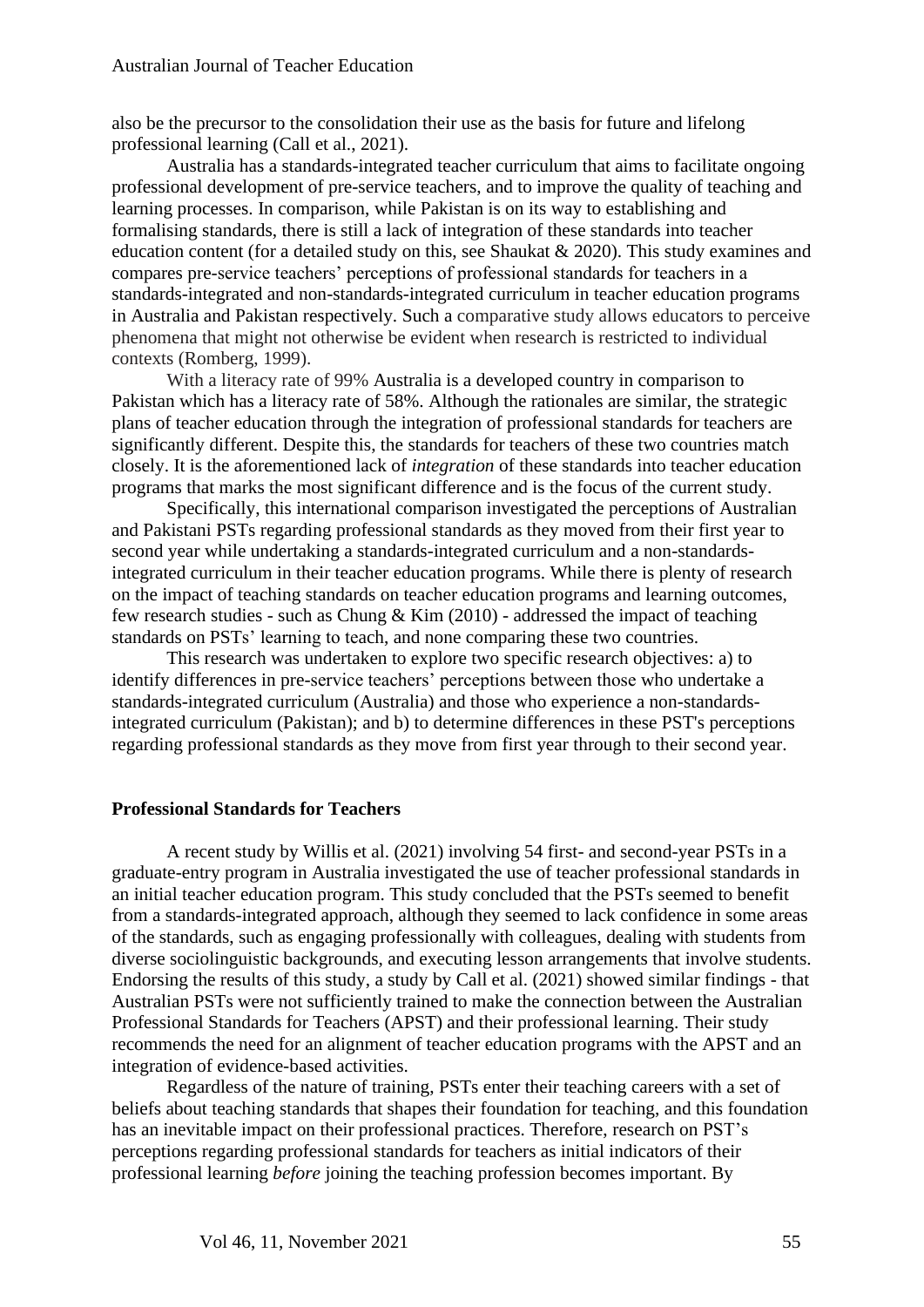contrasting the educational contexts and learning environments where professional standards are integrated in one context, that is, Australia, but not in the other, that is, Pakistan, it is hoped that the perceptions of pre-service teachers in these two contexts will cast light on how to review teacher training programs to facilitate an optimisation for preparing PSTs according to school needs. This certainly does not mean that Pakistan needs to follow Australia. Indeed, in this paper we keep in mind that the contextual and logistic complexities in these two countries are different and to expect one country to follow the other in this regard would be reductive and insensitive.

The reasons for the move towards professional standards for teachers in both countries are similar – they are based on the premise that teacher quality can be enhanced through the incorporation of professional standards into teacher education programs (Kennedy, 2014; Sevimli-Celik & Johnson, 2016). Several Australian researchers, notably Sachs (2003, p. 177), have argued that standards prescribe the basis for the benchmarking of minimum criteria of achievement in various aspects of teaching, defining "what teachers should be able to do and what they should know". Further, Tuinamuana (2011) argued that professional standards contribute to the development of professional identity of teachers. Thus, during their pre-service programs, PST standards have the potential to guide the nature and level of professional engagement, classroom performance and pedagogical practices, and their willingness to bring about changes in students' learning and learning outcomes. From this perspective, teacher education programs provide students a "structure" of professional practice experiences to induct students into the knowledge, skills and understandings necessary for successful entry into schools and professional communities. Professional standards therefore can provide a focussed means of establishing the readiness of prospective teachers (Hudson et al., 2016; Swabey et al., 2010).

Standards typically cover a range of competencies, values and attitudes and can be used in ways that inform teachers' practices, purposes and efforts in lieu of outcomes alone (Mayer et al., 2005). Hence, it is essential for PSTs to develop an understanding of the rationale behind professional standards so that they can formulate the professional goals they wish to achieve in their teaching. Arguably, having an informed yet critical initial knowledge and understanding of these standards can improve the readiness of professional practice as they prepare to transit into teaching (The State of Queensland Department of Education, 2002).

## **Professional Standards for Teaching in Australia**

The national governing body for teacher professional standards in Australia, the Australian Institute for Teaching and School Leadership (AITSL), established in 2010, is accountable for providing national leadership for the Commonwealth, state and territory governments, and to promote excellence in the profession of teaching and school leadership (AITSL, 2018). AITSL formulated *The National Standards for Initial Teacher Education* in 2011, the development of which signifies an explicit policy response aimed at improving the quality of teaching and the teaching profession. In addition, it is intended that these Standards be used to regulate and enhance the status of the profession (Mayer et al., 2005). Although the Australian Standards framework provides a benchmark for professionalism in education, it is suggested that their value to educators resides in a *commitment* to those standards as a platform for building ongoing professional development (Tuinamuana, 2011).

Seven professional standards are categorised under three areas of teaching: professional knowledge, professional practice and professional engagement, with each standard listing a number of explicit areas of focus with the delineation of significant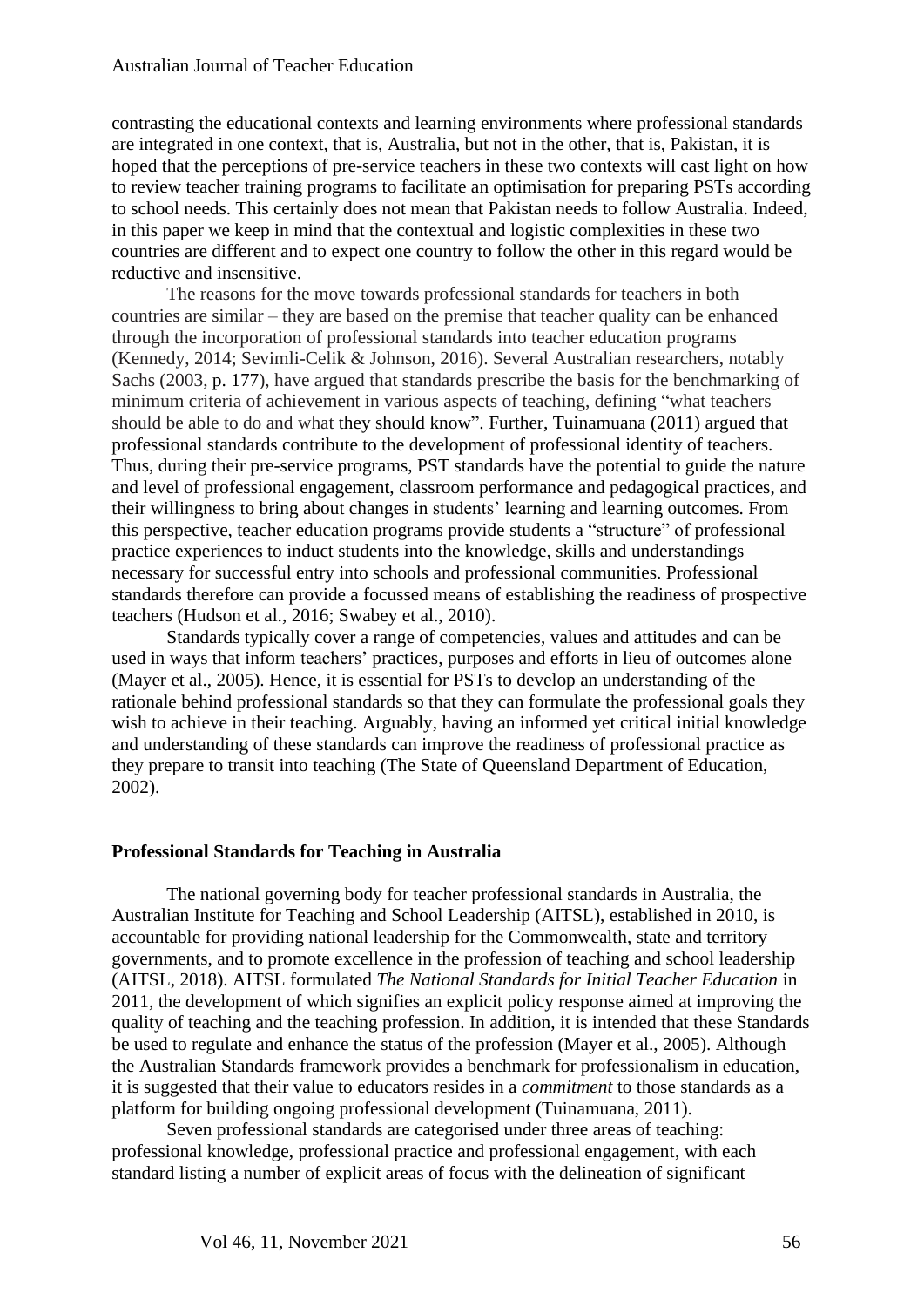components for each (Santoro & Kennedy, 2016). Current Australian initial teacher education courses are designed to provide students with the knowledge, understandings and skills essential for entry into a school and professional community in line with these Standards.

#### **Professional Standards for Teaching in Pakistan**

In comparison to Australia, Pakistan, where the formulation of standards is relatively recent, the application of professional standards to the provision of a framework for teachers' professional learning and practice is largely absent because these have not, as yet, been integrated into the teacher education curricula (Shaukat & Chowdhury, 2020). At best they represent, at this point, an ideal that requires actualising at the practical level.

The quality of teacher education in Pakistan has been criticised frequently in recent years in scholarly literature (see, for example, Akram & Zepeda, 2015; Butt, 2008; Dilshad, 2010; Shaukat & Chowdhury, 2020).). However, in attempting to meet the increasing demands on teachers at different levels, the teacher education system has gone through substantial reforms and has developed a set of competencies required to meet the challenges of teaching in the modern world (Dilshad, 2010). In order to meet these challenges, the Policy and Planning department of the Ministry of Education (MOE) executed the 'Strengthening Teacher Education in Pakistan' (STEP) project in 2008 in collaboration with the United Nations Educational Scientific and Cultural Organization (UNESCO) (Lister et al., 2010). The complexities surrounding the implementation of this project are reported in a recent study by (Shaukat & Chowdhury, 2020).

The STEP project mainly focused on developing the professional standards for teachers in Pakistan in consultation with concerned stakeholders in teacher education programs. Nationally approved professional standards were developed in 2009 to encapsulate the knowledge, skills and dispositions considered to be indispensable for PSTs, accomplished master teachers, teacher educators and trainers, and other educational specialists (Ministry of Education, 2009a, 2009b). These standards also prescribe the comprehensive development of pre- and in-service programs of teacher education and create procedures and systems for accrediting teacher education programs (Butt, 2008). Each of the 10 professional standards - 'subject matter knowledge', 'human growth and development', 'knowledge of Islamic values', 'instructional planning' and strategies', assessment', 'learning environment', 'effective communication, collaboration and partnerships', 'professional development and code of conduct' and ' ICT knowledge and cognition' - is comprised of three components: knowledge (what the teacher knows), disposition (behaviours, attitudes and values), and performance (what the teacher can do and should be able to do). As these standards are relatively new, and yet to be integrated into teacher content, there is a crucial need to research into how the status and implementation of these standards might be promoted.

In terms of areas of professional standards, the Australian framework of National Standards and Pakistan's STEP-initiated National Standards are very similar (see Table 1). Rather than looking at a comparison of the two frameworks, this paper looks into differences in the teacher education programs in alignment to these standards. Such an orientation also allows a better understanding of PST needs in both countries and has implications for countries such as Pakistan where the benefits of teacher professional standards are touted but in practice implemented inconsistently (Government of Pakistan, 2017).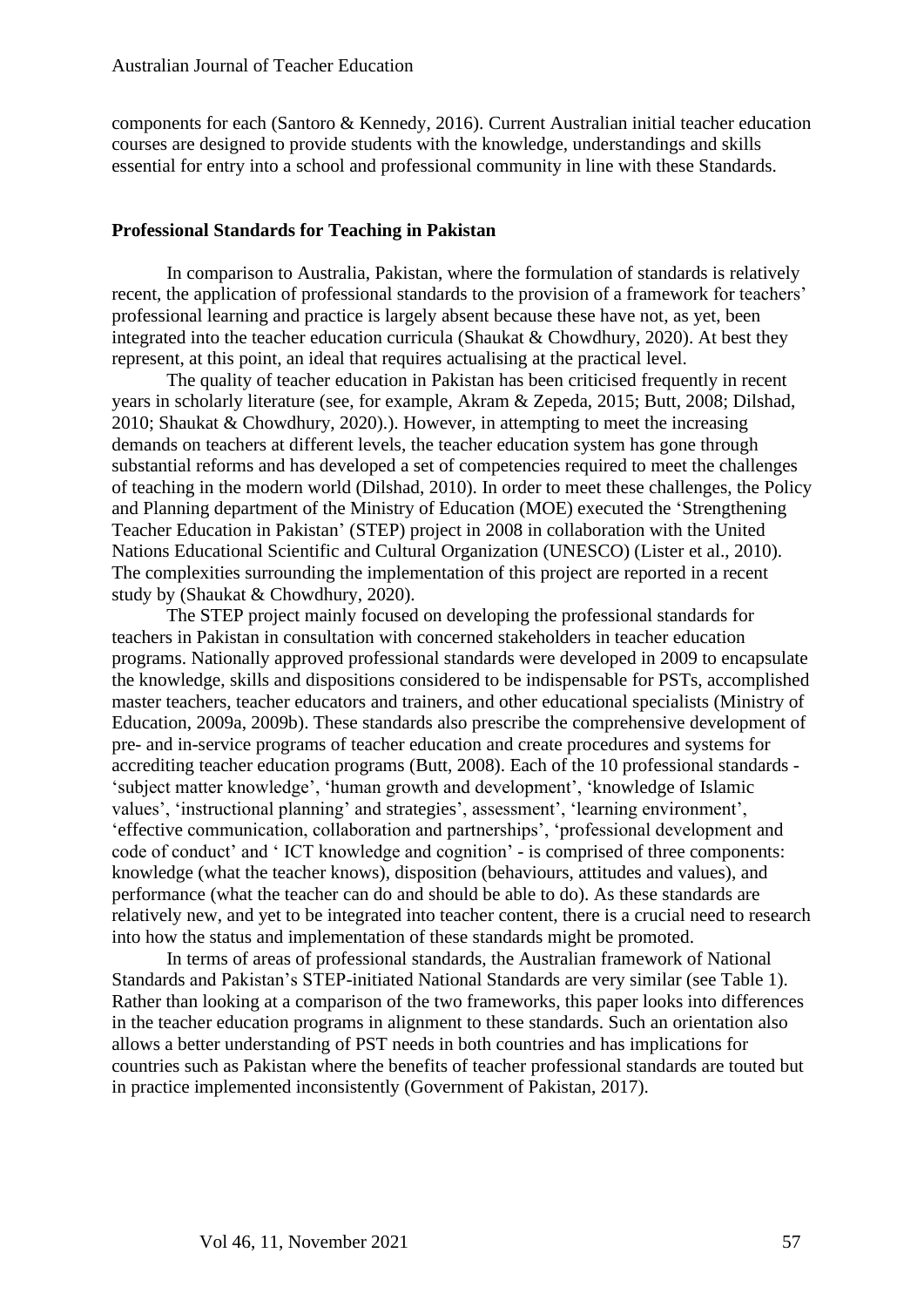# **Perceptions of Pre-Service Teachers regarding Professional Standards**

Ideally at least, it is essential for pre-service teachers (PSTs) to know about professional standards before commencing a teaching career and for policy level agreement on what PSTs are expected to know, value and are able to do upon completion of their preservice course. To prepare for a teaching career, it is generally expected that PSTs will gain theoretical understandings about teaching and learning through their coursework and demonstrate application of this content knowledge in their practicum and later in their inservice training. Professional standards provide specific skills, knowledge and understandings for PSTs to prepare for their future teaching according to school needs. However, standards are often theoretical and abstract and need to be translated into specific school contexts which can vary widely. Findings of this study certainly indicated this in both groups.

In a study investigating the effectiveness of the teacher education program in the UK, McMahon et al. (2015) reported that PSTs perceived that their professional knowledge and skills improved considerably in areas such as classroom management, lesson planning skills and applying motivation strategies towards engaging students in their studies as a result of their teacher education. This obviously suggests that the design and application of the teacher education program has a significant impact in developing PSTs' understanding of professional learning. In particular, within teacher education programs, the inclusion of professional standards for teachers plays an even greater role in the ongoing professional learning of PSTs. According to Ingvarson (1998), in a standards-guided model, defined standards provide the basis on which the teaching profession can set its agenda and expectations in relation to both professional development and accountability. Feiman-Nemser (2001) suggested that PST education programs lay the foundation of theories and offer professional opportunities for PSTs to apply and practise these during their teaching placements.

In an Australian study, Swabey et al. (2010) investigated the perceptions of preservice and beginning teachers in relation to their preparedness for teaching through their coursework. They focused on three indicators - 'professional knowledge', 'professional relationships' and 'professional practice' - as indispensable in preparation for teaching. They selected two cohorts of teachers: cohort one comprised of 43 PSTs enrolled in their final year of a Bachelor of Human Movement course at the University of Tasmania, while cohort 2 comprised of 38 beginning teachers who received their degrees through the completion of the Bachelor of Human Movement from the same university. The study gathered data by using a questionnaire which was designed based on the AITSL Professional Standards (see Table 1). From the two cohorts of teacher participants, a sub-group of each cohort was also interviewed to gain a more in-depth look into the issues raised in the questionnaire. Results in this longitudinal study indicated that both cohorts believed that their training had equipped them well in relation to most aspects of the three components of the Professional Standards. This study's results indicated PSTs considered the professional standards to be of significant importance for their professional growth, that is, to become effective teachers in meeting the diverse needs of their students.

Another Australian study was conducted by Hudson (2009) on PSTs' perceptions of professional standards using a pre-test and post-test design on a sample of 106 second year students. Participants responded to a five-point Likert scale involving 26 statements relating to the Professional Standards. The survey was administered as a pre-test at the beginning of their science education coursework and then as a post-test on its conclusion. The researchers looked into the PSTs' perceptions of how well they considered themselves able to implement the standards. A significant mean score difference between pre-test and post-test indicated a closer correlation between standards and success in completing the coursework. Hudson re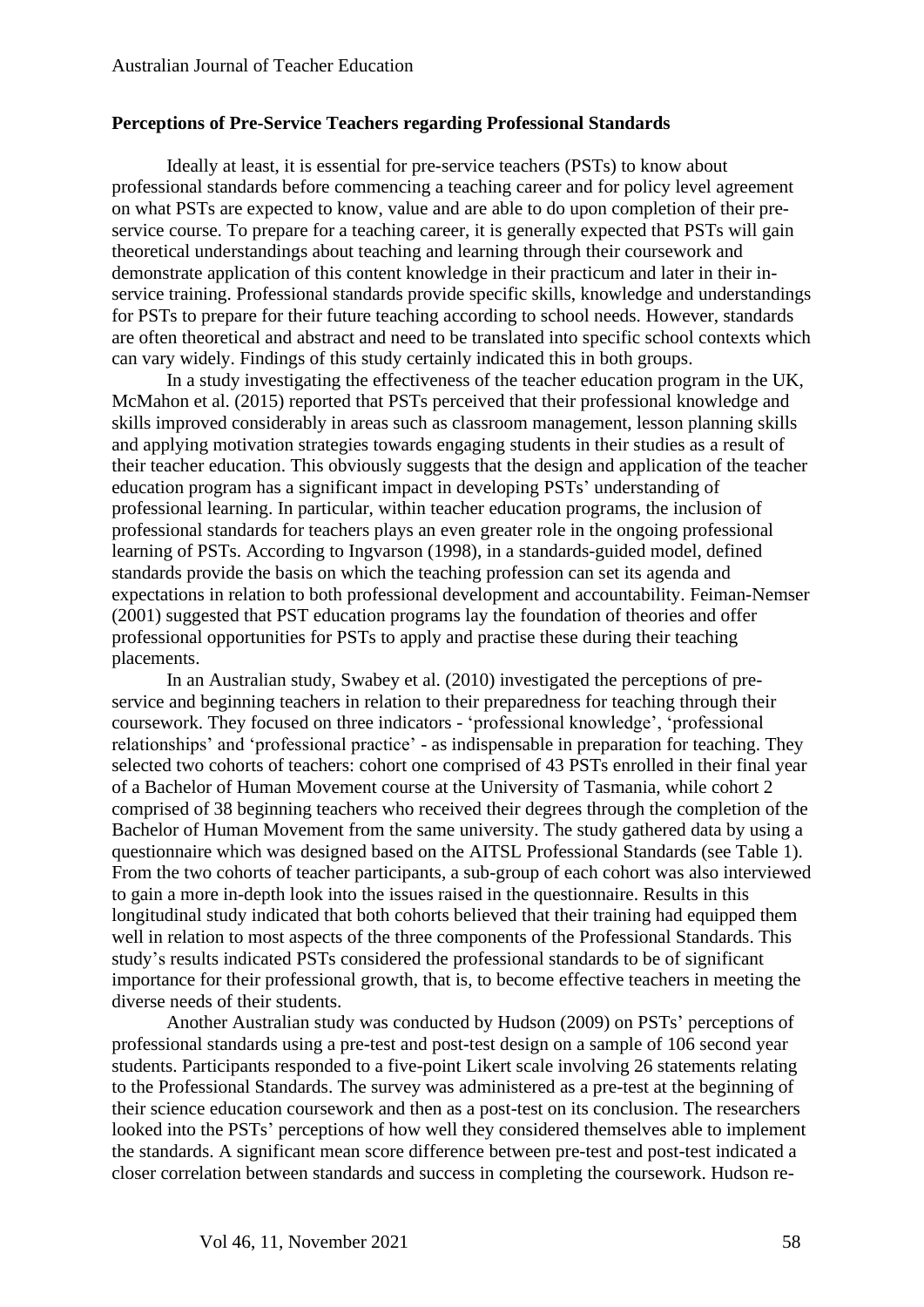evaluated the aims of a coursework unit to more adequately reflect a specific standards-based response on the positive results recorded in the study. This study revealed the potential use of professional standards to develop PSTs' understanding of professional learning indicators in improving the practice of classroom teaching.

In connection to this earlier study by Hudson in 2009, Hudson et al. (2016) conducted a second study on a sample of 312 final-year PSTs from three universities to determine their self-confidence in using the APST at the graduate level by employing a mixed methods approach involving a survey and interviews. This study identified gaps including PST's lack of understanding about APST both in theory and in practice, for example in supporting disabled students, or those with carer or parent support.

Notably, both of these Australian studies emphasised on the impact of professional standards on PSTs. The current study was carried out between a developed (Australia) country and a developing one (Pakistan) where professional standards are a relatively new movement towards teacher quality and effectiveness.

Drawing on this review of literature as a backdrop, this study now examines PSTs' perceptions of teaching in relation to the integration (or lack thereof) of professional standards. Ideally, university coursework provides PSTs with confidence in the theoretical and pedagogical knowledge for teaching with the expectation that positive experiences in applying such knowledge to the classroom will ensue. In addressing the perceptions of PSTs regarding professional standards, this study sought to identify the differences across Australia and Pakistan in terms of the need for the integration of professional standards in pre-service teacher training. As stated earlier, while Australia has a set of professional standards for teachers in place and teacher course profiles are integrated with these standards, until now, the integration of these standards into teacher curricula in Pakistan remains broadly unattained.

#### **Methodology**

#### **Sites and Sample**

To explore this dynamic, two cohorts of pre-service teachers enrolled in Masters-level graduate entry programs (first year and second year) from Australia and Pakistan were selected. The participants comprised convenience samples of 52 respondents (35 female, 17 male) from Australia and 68 (51 female, 17 male) from Pakistan. In both groups these PSTs were enrolled in primary teacher education programs in large metropolitan universities on the east coast of Australia and in the east central region of Lahore, Pakistan. This study was conducted following the ethical guidelines approved under the institutional review boards for conducting research with human subjects in both universities.

Within each teacher education program, coordinators were contacted to secure permission to invite all teacher candidates to take part in the study, producing high response rates with a range of 80-100% return rate per class for two classes in each country. Data were collected by the first author of the study during class time. After an initial explanation of the purpose and the format of the questionnaire, the participating PSTs completed the questionnaire independently.

#### **Instrument**

A survey questionnaire (see *Appendix*) was used in this research and the questions therein were based on information from the literature - most notably from the Australian Institute for Teaching and School Leadership (AITSL, 2018) and the National Professional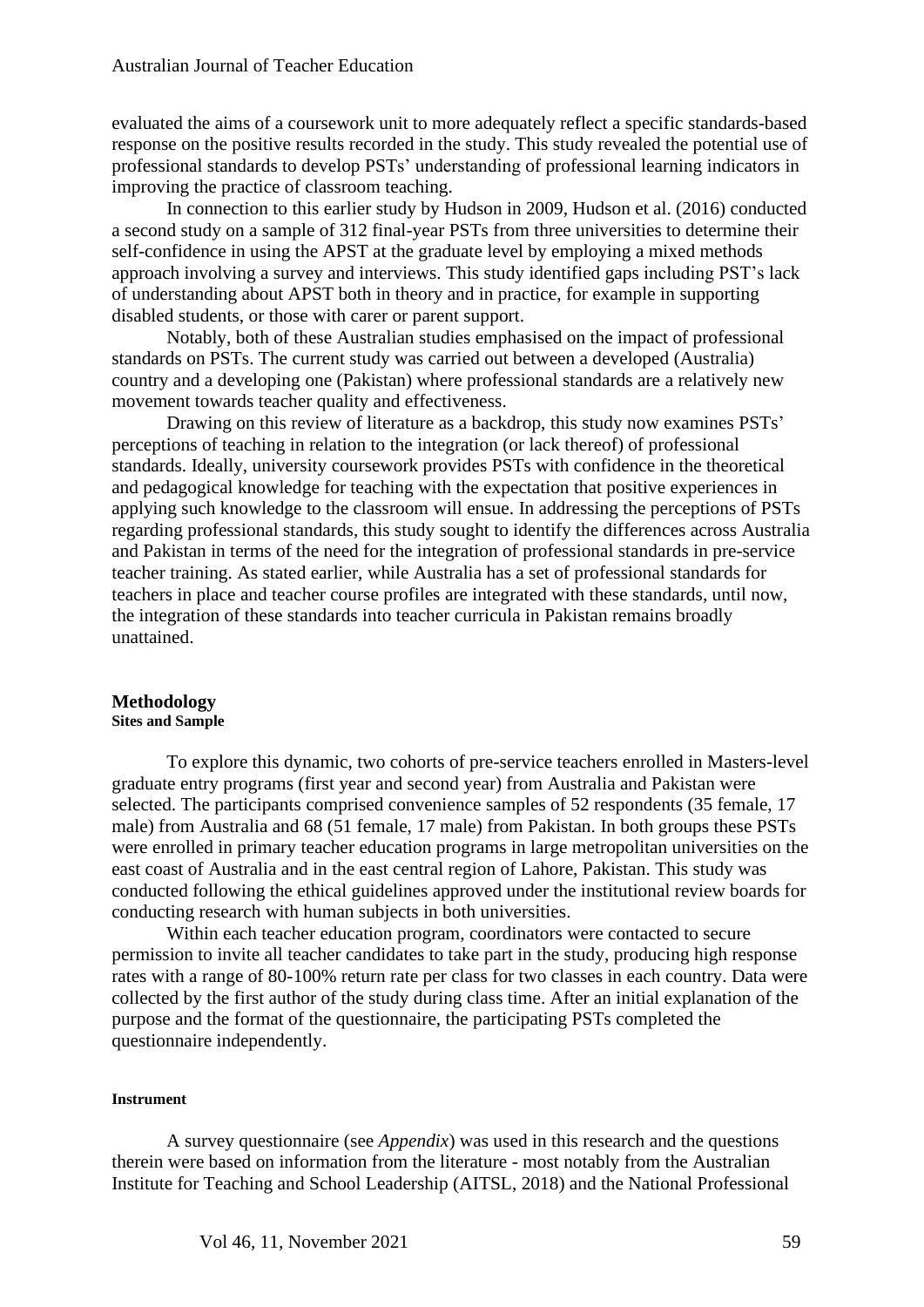Standards for Teachers in Pakistan (NPSTP, 2009), as well as others (Akram & Zepeda, 2015; Butt, 2008; Ingvarson et al., 2013; Santoro & Kennedy, 2016; Swabey et al., 2010; Tuinamuana, 2011). The questionnaire was designed to gather information to determine the PSTs' initial knowledge and understanding of professional standards for teachers. Sixteen items were designed and organised in line with the focus areas of professional standards - that is, professional knowledge, professional practice and professional engagement in the Australian and Pakistani contexts using a 6-point Likert scale.

Table 1 below shows information about Australian and Pakistani professional standards for teachers and the similar focus areas that were considered as the basis for the construction of the questionnaire. It is to be noted that while the focus areas were similar, their descriptions were somewhat different, and signifying varied understandings.

| Similar focus areas of       | <b>AITSL 2018</b>                                                | <b>NPSTP 2009</b>                                                |
|------------------------------|------------------------------------------------------------------|------------------------------------------------------------------|
| professional standards       | (Australia)                                                      | (Pakistan)                                                       |
| Professional knowledge       | Know students and how they learn                                 | Subject matter knowledge                                         |
|                              | Know the content and how to teach it                             | Human growth and development                                     |
|                              |                                                                  | Knowledge of Islamic values                                      |
|                              |                                                                  | ICT Knowledge and cognition                                      |
| <b>Professional Practice</b> | Plan for and implement effective<br>teaching and learning        | Instructional planning and strategies                            |
|                              | Create and maintain supportive and<br>safe learning environments | Learning environment                                             |
|                              | Assess, provide feedback and report                              | Assessment                                                       |
|                              | on student learning                                              | Effective communication                                          |
|                              |                                                                  | Collaboration and partnerships                                   |
| Professional Engagement      | Engage in professional learning                                  |                                                                  |
|                              | Engage professionally with                                       | Professional development and code of                             |
|                              | colleagues, parents/carers and the                               | conduct                                                          |
| - - - - -                    | community                                                        | $\bullet$ $\bullet$ $\bullet$ $\bullet$ $\bullet$ $\bullet$<br>. |

**Table 1: Professional standards for teachers in Australia and Pakistan**

#### **Analysis**

The pre-service teachers' responses to the questionnaire, which ranged from *strongly agree* to *strongly disagree*, were converted into a numerical scale ranging from 6 to 1 in line with the analytical framework of Cohen et al. (2007). The frequency distribution of each item was calculated using the SPSS software, as well as the mean scores and standard deviation. Likewise, the 16 items of Professional Standards for Teachers were subjected to principal components analysis (PCA) using SPSS. Prior to performing the PCA, the suitability of the data for factor analysis was assessed. Inspection of the correlation matrix revealed the presence of many coefficients of .3 and above. The Kaiser-Meyer-Olkin value was .84, exceeding the recommended value .6 (Kaiser, 1970), and Bartlett's Test of Sphericity (Bartlett 1954) reached statistical significance, supporting the factorability of correlation matrix.

A principal components factor analysis followed by an oblique rotation of the factor axes showed four factors with eigenvalues greater than unity, accounting for 36.96% of the total item variance. Oblique rotations are commonly used in factor analyses as psychological factors are often correlated, and, under these circumstances, the orthogonal varimax solution can lack discrimination (Norusis, 1990, p. 334; Youngman, 1979, p. 102). The strongest factor, which took 45.23% of variance, comprised the 13 items of Table 1. Three statements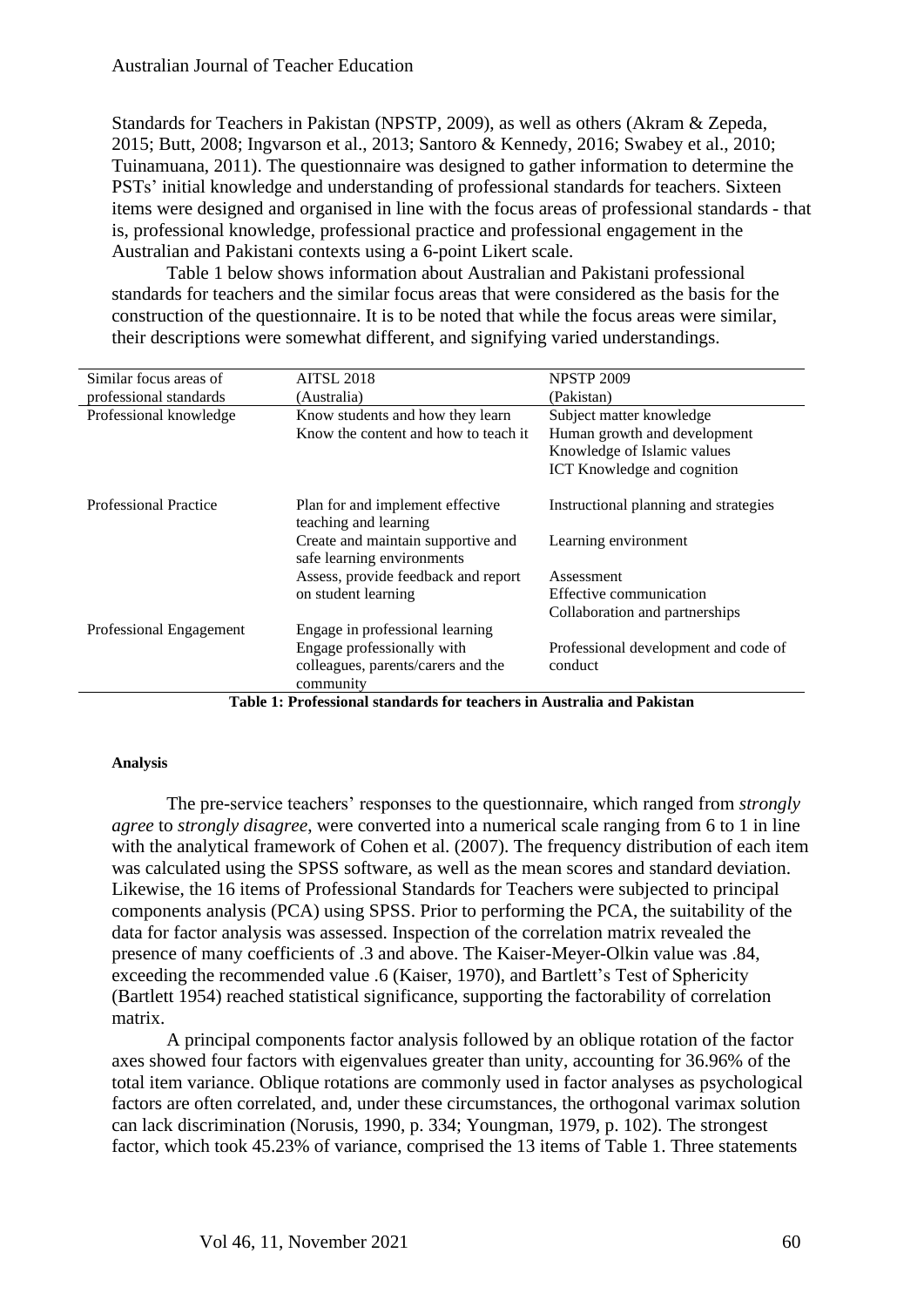(2, 15, 16) reported weak loading and therefore were excluded from the final scale construction.

A 13-item scale constructed from these items has a Cronbach alpha reliability of 0.90. For PSTs, the professional standards are encapsulated under the items: 'engage students in collaborative learning' (item 13), 'understanding students how they learn' (9), and 'support students' personal development and participation in society' (12).

A two-way multivariate analysis of variance (MANOVA) followed by the Bonferroni method were subsequently conducted on items scores to determine the mean score differences between Australian and Pakistani PST's perceptions regarding professional standards for teachers in the context of teacher education.

| Item#          | <b>Statements</b>                                                                                                 | Factor  | Corrected item    | Mean | Standard  |
|----------------|-------------------------------------------------------------------------------------------------------------------|---------|-------------------|------|-----------|
|                |                                                                                                                   | loading | total correlation |      | Deviation |
| $\mathbf{1}$   | Understand the professional standards for<br>the teachers                                                         | 0.53    | 0.47              | 4.15 | 1.40      |
| 3              | Design effective instructional strategies<br>according to students' different needs                               | 0.41    | 0.54              | 3.95 | 1.51      |
| $\overline{4}$ | Integrate ICT (Information Communication<br>Technologies) into classroom teaching                                 | 0.42    | 0.58              | 4.11 | 1.49      |
| 5              | Alignment and implementation of well-<br>structured lesson sequences that engage<br>students and promote learning | 0.74    | 0.59              | 4.14 | 1.32      |
| 6              | Provide feedback and report on students'<br>learning                                                              | 0.60    | 0.50              | 4.02 | 1.36      |
| $\tau$         | Engage myself in professional learning                                                                            | 0.42    | 0.52              | 4.15 | 1.45      |
| 8              | Create and maintain a safe and supportive<br>learning environment                                                 | 0.73    | 0.71              | 4.38 | 1.55      |
| 9              | Understanding students how they learn                                                                             | 0.76    | 0.78              | 4.88 | 1.15      |
| 10             | Develop my professional identity through<br>the professional experience (practicum)                               | 0.50    | 0.59              | 4.61 | 1.27      |
| 11             | Develop students' higher order thinking<br>skills                                                                 | 0.64    | 0.65              | 4.36 | 1.42      |
| 12             | Support students' personal development<br>and participation in society                                            | 0.75    | 0.59              | 4.34 | 1.34      |
| 13             | Organise content into an effective learning<br>and teaching sequence                                              | 0.73    | 0.61              | 4.83 | 1.27      |
| 14             | Engage students in collaborative learning                                                                         | .788    | 0.69              | 4.73 | 1.327     |

**Table 2: Factor loading, mean and standard deviation of perceptions of professional standards for Teachers (n=120)**

## **Results**

#### **Comparing PSTS' Perceptions of Professional Standards for Teachers Across Australian and Pakistani Samples**

A two-way MANOVA yielded a statistically significant multivariate effect on the variable of country  $F(13, 104) = 11.84$ ,  $p < .000$ ; wilks' Lambda = .40; partial eta squared .60, year at university  $F(13, 104) = 2.27$ ,  $p < .011$ ; wilks' Lambda = .80; partial eta squared .22, and interaction between year at university and country  $F(13, 104) = 2.38$ ,  $p < .008$ ; Wilks' Lambda = .77; partial eta squared .23.

The multivariate resulted in significant interaction. There was a significant difference in PST's perceptions regarding professional standards for teachers enrolled in first and second year across both Australia and Pakistan. To follow this up, the effects, as established for each country and year at university, were examined at the item level with univariate analyses.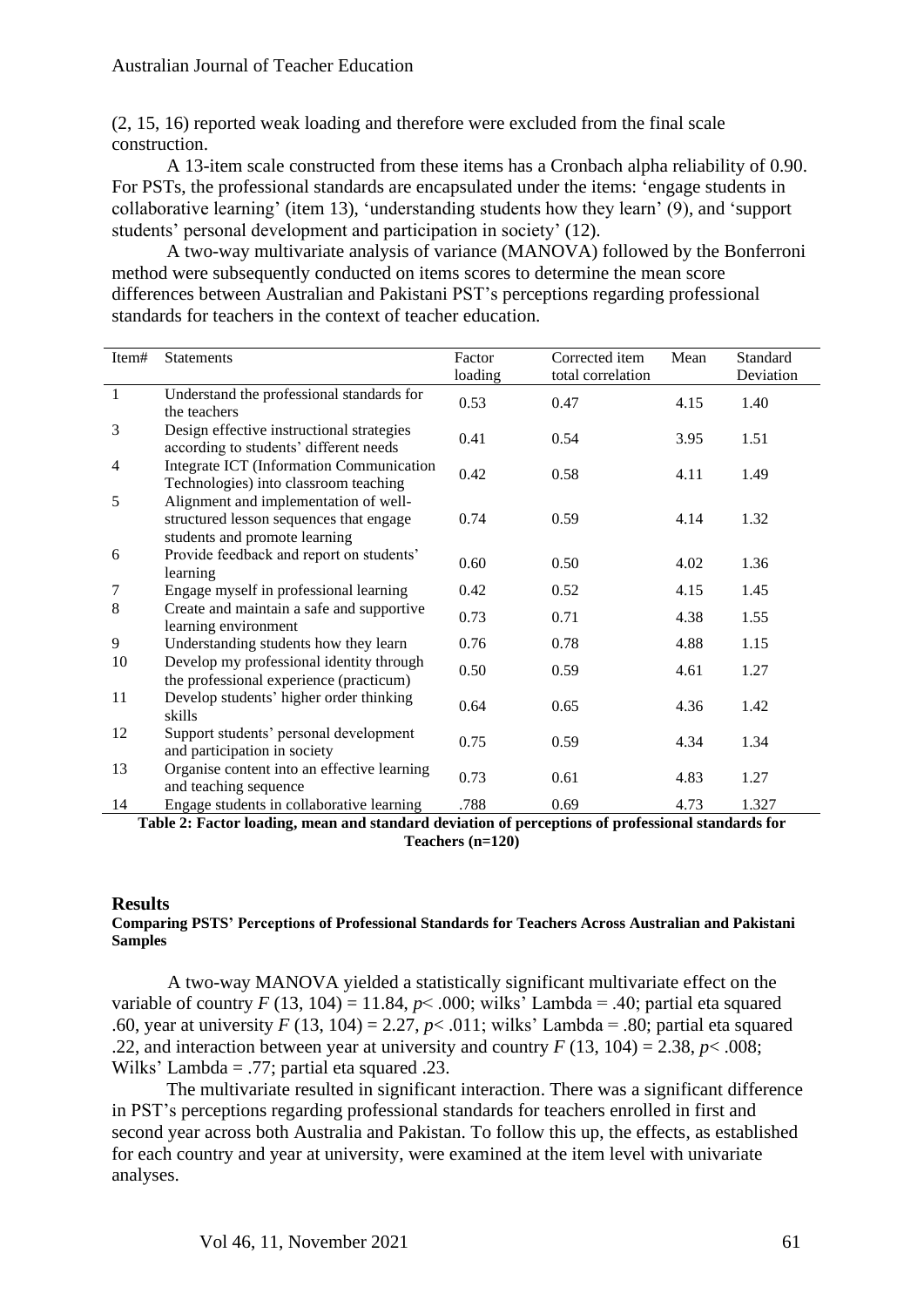As shown in Table 3 below, ten significant interactions were found in the focus areas of professional standards: "Understand the professional standards for the teachers" *F* (1, 116) = 16.78, *p*< .000, eta=.13; "Integrate ICT (Information Communication Technologies) into classroom teaching"  $F(1, 116) = 5.49$ ,  $p < .021$ , eta=.04; "Alignment and implementation of well-structured lesson sequences that engage students and promote learning"  $(1, 116) = 7.17$ , *p*< .008, eta=.06; "Engage myself in professional learning" *F* (1, 116) = 5.39, *p*< .022. eta=.04: "Create and maintain a safe and supportive learning environment"  $F(1, 116) =$ 10.86, *p*< .001, eta=.09; *"*Understanding how students learn", *F* (1, 116) = 6.09, *p*< .015, eta=.05; "Develop my professional identity through the professional experience (practicum)"  $F(1, 116) = 4.42$ ,  $p < .038$ , eta= $.0.4$ ; "Support students' personal development and participation in society"  $F(1, 116) = 8.97$ ,  $p < .003$ , eta=.07; "Organise content into an effective learning and teaching sequence"  $F(1, 116) = 6.28$ ,  $p < .014$ , eta=.05; and, "Engage students in collaborative learning"  $F(1, 116) = 6.54$ ,  $p < .012$ , eta=.05.

No significant interactions were found on other focus areas of standards such as "design effective instructional strategies", "provide feedback and report on students' learning", and "develop students' higher order thinking skills" (Table 2).

| At this present stage the teacher education   | Australia        |                  | Pakistan         |                   |          |                  |         |
|-----------------------------------------------|------------------|------------------|------------------|-------------------|----------|------------------|---------|
| program has given me sufficient knowledge     | $(n=52)$         |                  | $(n=68)$         |                   |          |                  |         |
| to:                                           | Year 1           | Year 2           | Year 1           | Year <sub>2</sub> |          |                  |         |
|                                               | $(n=32)$         | $(n=20)$         | $(n=39)$         | $(n=29)$          |          |                  |         |
|                                               | $\boldsymbol{M}$ | $\boldsymbol{M}$ | $\boldsymbol{M}$ | $\boldsymbol{M}$  | $\cal F$ | $\boldsymbol{p}$ | partial |
|                                               | (SD)             | (SD)             | (SD)             | (SD)              |          |                  | eta     |
| understand the professional standards for the | 4.31             | 5.30             | 4.13             | 3.21              | 16.777   | < 0.000          | .126    |
| teachers                                      | (0.10)           | (0.73)           | (1.67)           | (1.05)            |          |                  |         |
| design effective instructional strategies     | 4.22             | 4.80             | 3.38             | 3.83              | 0.065    | > 799            | .001    |
| according to students' different needs        | (0.79)           | (0.70)           | (1.74)           | (1.85)            |          |                  |         |
| integrate ICT (Information Communication      | 3.56             | 4.80             | 4.18             | 4.14              | 5.495    | < .021           | .045    |
| Technologies) into classroom teaching         | (1.48)           | (0.77)           | (1.58)           | (1.56)            |          |                  |         |
| alignment and implementation of well-         | 4.28             | 5.10             | 3.97             | 3.55              | 7.167    | < 0.008          | .058    |
| structured lesson sequences that engage       | (1.14)           | (0.85)           | (1.51)           | (1.12)            |          |                  |         |
| students and promote learning                 |                  |                  |                  |                   |          |                  |         |
| provide feedback and report on students'      | 4.25             | 4.85             | 3.74             | 3.55              | 2.636    | >107             | .022    |
| learning                                      | (1.08)           | (0.75)           | (1.71)           | (1.15)            |          |                  |         |
| engage myself in professional learning        | 4.25             | 5.30             | 3.82             | 3.69              | 5.393    | < 0.022          | .044    |
|                                               | (0.98)           | (0.57)           | (1.75)           | (1.47)            |          |                  |         |
| create and maintain a safe and supportive     | 5.00             | 5.60             | 4.15             | 3.14              | 10.858   | < .001           | .086    |
| learning environment                          | (1.05)           | (0.68)           | (1.73)           | (1.22)            |          |                  |         |
| understand students how they learn            | 4.94             | 5.40             | 4.95             | 4.38              | 6.093    | < 0.015          | .050    |
|                                               | (0.80)           | (0.68)           | (1.28)           | (1.37)            |          |                  |         |
| develop my professional identity through the  | 4.81             | 5.40             | 4.44             | 4.07              | 4.419    | < 0.038          | .037    |
| professional experience (practicum)           | (0.97)           | (0.68)           | (1.41)           | (1.41)            |          |                  |         |
| develop students higher order thinking skills | 4.44             | 5.45             | 3.87             | 4.17              | 2.025    | >157             | .017    |
|                                               | (0.95)           | (0.69)           | (1.66)           | (1.51)            |          |                  |         |
| support students' personal development and    | 4.81             | 5.25             | 4.23             | 3.34              | 8.977    | < .003           | .072    |
| participation in society                      | (0.74)           | (0.64)           | (1.60)           | (1.17)            |          |                  |         |
| organise content into an effective learning   | 5.00             | 5.65             | 4.72             | 4.24              | 6.282    | < 0.014          | .051    |
| and teaching sequence                         | (0.88)           | (0.50)           | (1.54)           | (1.30)            |          |                  |         |
| engage students in collaborative learning     | 5.00             | 5.55             | 4.64             | 4.00              | 6.542    | < 012            | .053    |
|                                               | (0.80)           | (0.51)           | (1.56)           | (1.46)            |          |                  |         |

P<.001\*\*, p< .000\*\*\*

**Table 3: Descriptive statistics and significant univariate effects between Australian and Pakistani PSTs' perceptions of professional standards for teachers (***n***=120)**

**Comparing PST's perceptions of Professional Standards across first and second year in Australian and Pakistani samples**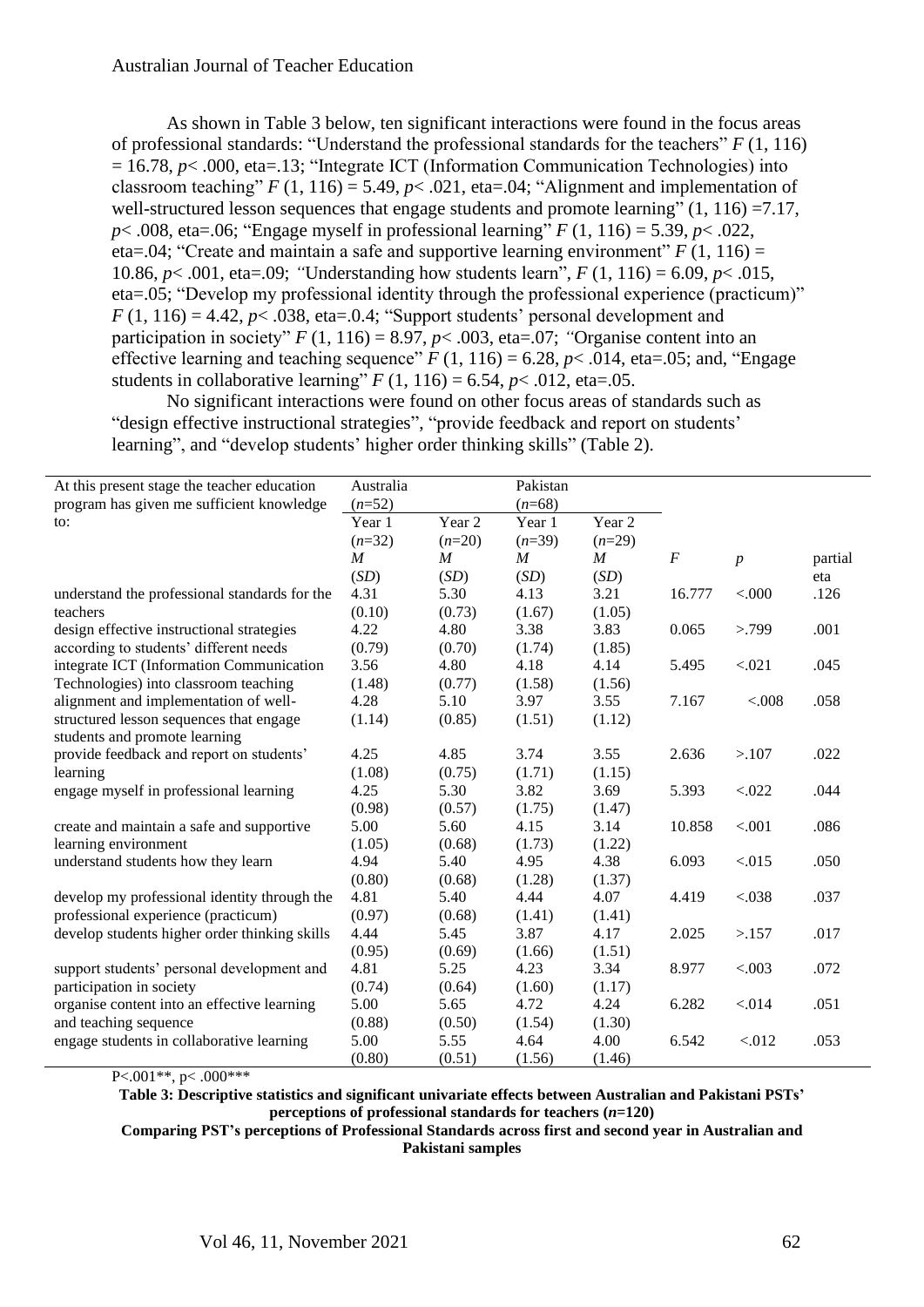# Australian Journal of Teacher Education

The simple effects of year level were then carried out separately by country as a variable. It was found that improvement for second year PSTs on the 10 focus areas of professional standards held true only for the Australian sample. Australian PSTs enrolled in second year held significantly better understandings of the 10 focus areas of professional standards than their first-year peers. This was accounted for by significant sample differences in their perceptions of understanding of the professional standards, that is, second year students understood more completely the significance of the requirement to integrate ICT into classrooms, the alignment and implementation of well-structured lesson sequences, the need to engage the self in professional learning, create and maintain a safe and supportive environment, understand how students learn, connect between developing a professional identity through professional experience, the need to support students' personal development and participation in society, and the need to organise content into an effective teaching sequence and engage students in collaborative learning.

In relation to each criterion, the Australian students demonstrated higher mean scores in their second year. In fact, in comparison with Australian students, Pakistani PSTs' perceptions regarding three focus areas, that is, "understanding the professional standards", "create and maintain a safe and supportive environment", and "support students' personal development and participation in society" declined as they moved from first year to second year (see Figures 1, 2 and Table 2).



**Figure 1. Comparison of mean ratings for Australian PSTs' perceptions of Professional Standards**



**Figure 2. Comparison of mean ratings for Pakistani PSTs' perceptions of Professional Standards**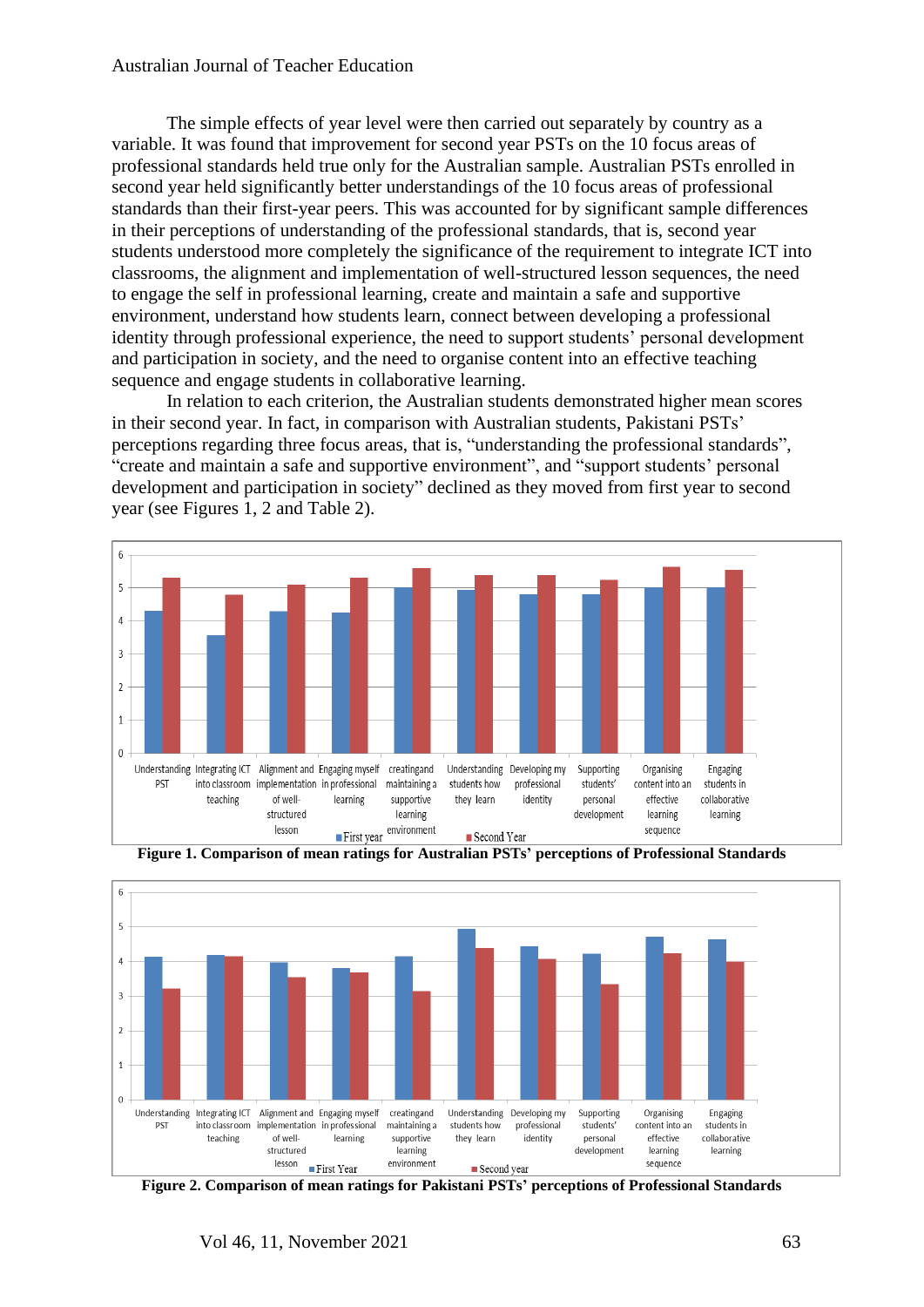# **Discussion**

This study aimed to determine pre-service teachers' perceptions of professional standards for teachers within the context of pre-service training, involving two cohorts of students - one from Australia who undertook a standards-integrated curriculum, and the other from Pakistan, who experienced a non-standards-integrated curriculum.

The study found that the Australian participants showed statistically significant improvement in their understanding of the professional standards for teachers as they progressed through the teacher education program. These PSTs revealed higher perceptions of the 10 focus areas of professional standards as they moved from first to second year. These findings are in accord with previous research conducted by McMahon et al. (2015) in the UK, which reported that PSTs improved their professional knowledge and skills as a result of their coursework, underpinning professional development activities specifically connected to concrete classroom applications and experiences. These Australian PSTs significantly improved their understanding of professional standards by their second year indicating their successful professional learning and application and the reinforcement of professional knowledge through the coursework program. In addition, they gained experience in demonstrating the concepts of professional knowledge and practice, opportunities which contribute to the on-going professional learning of teachers (Sachs, 2003).

Another reason for the improved understanding of professional standards by the Australian PSTs may relate to the teaching practice and practicum component of their course where they received more "real-life" engagement in professional practice. As Choy et al. (2013) reported in their study, the reciprocal relationship between professional practice and experience tend to increase teaching competencies.

On the other hand, the reason behind the weak perceptions of PSTs in three focus areas - "design effective instructional strategies", "provide effective feedback" and "develop students higher order thinking skills of professional standards" - could be explained by the comparatively underdeveloped integration of these standards into the teacher education content which is apparent from the results of this study. As Goepel (2012) observed, some standards, as they play out currently, are not experienced and are rather responded to with nothing more than a perfunctory and tokenistic "tick-box" response to ensure all bases are covered.

However, even when PSTs participate in sound teacher education programs, it is nevertheless true that only with their induction and experience in classroom teaching are they likely to be able to design effective strategies to align with the diverse needs of the students and provide students finely-honed feedback allowing them to develop higher order thinking skills, including metacognitive awareness of how successful learning occurs. It is certainly important to note that adherence to professional teaching standards alone will not automatically realise an increase in understanding and knowledge, which PSTs perceived as being fundamental to becoming competent practitioners (Sachs, 2003).

This study revealed that Pakistani PST's perceptions and understandings of the professional standards did not improve with the progression of coursework and, indeed, declined as they moved from first year to second year, as per the MANOVA results reported above. Part of the reason for these results may be that professional standards for teachers in the Pakistani context are relatively new, having been established recently and yet to be enlisted (Shaukat & Chowdhury, 2020), or integrated into the teacher education curriculum. Professional standards provide benchmarks for professional learning, and while PSTs may have some knowledge of the professional indicators through their courses, these neither appear to be deeply rooted nor sensitively integrated into practice. At best, this can be described as anecdotal integration. Indeed, because the professional standards are not clearly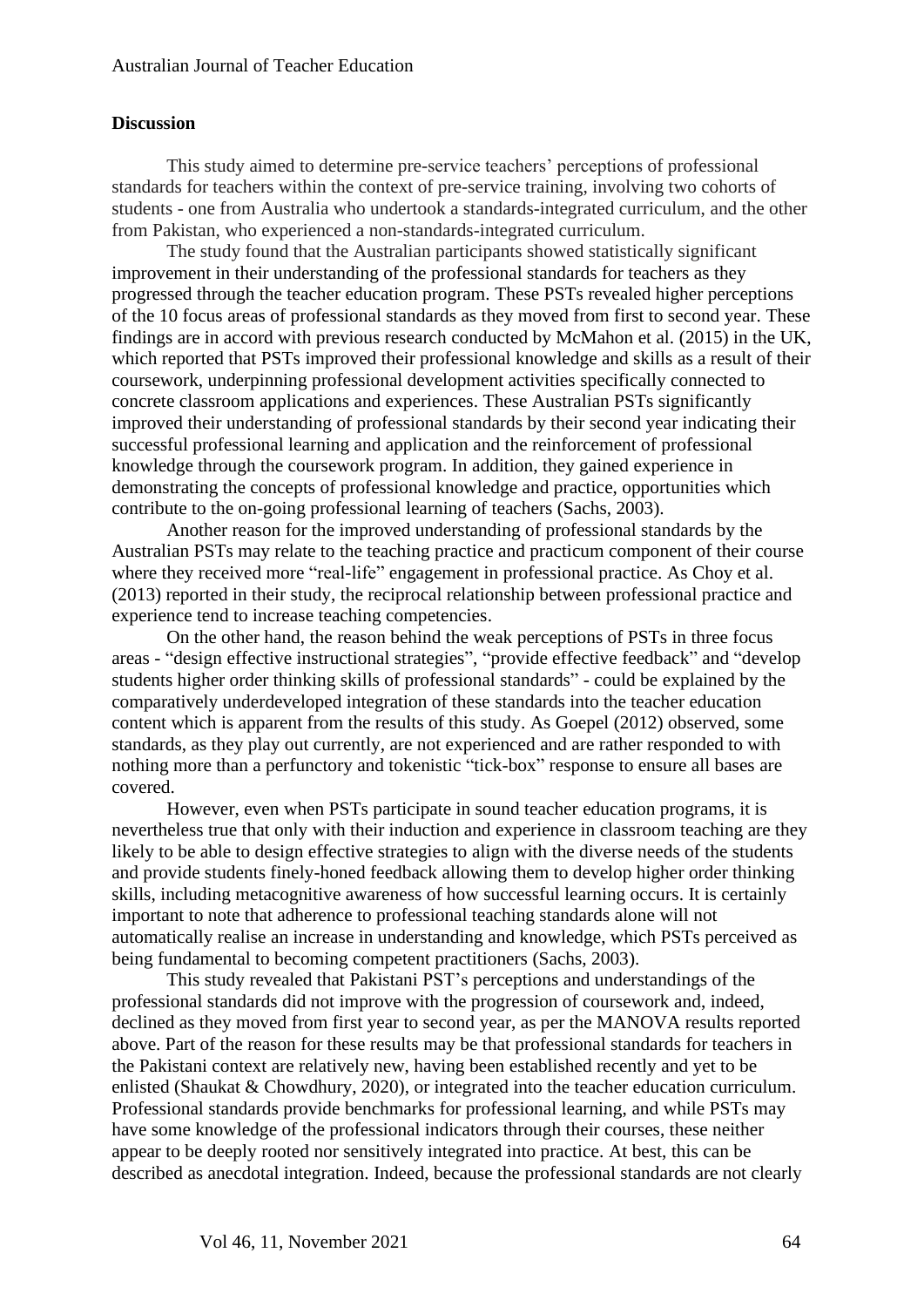integrated and delineated in the Pakistani teacher education program, it is perhaps unsurprising that PSTs' understanding of them is poorly developed.

Another reason could be associated with the existing gap between theory and practice in the Pakistani teacher education system (Ali, 2011; Levine, 2006). If students are not made specifically aware of the standards, nor have opportunities to actualise them through preservice and in-service classroom experiences, it is perhaps understandable that the application of the standards *as an issue* disappears off the radar for them.

# **Implications**

The analysis revealed significant differences in PSTs' perceptions of the professional standards of pre-service teachers in Australia and Pakistan. This study also provides encouraging findings and potential implications for policymakers and teacher educators in Pakistan. Seen through the lens of the Australian experience, the integration of standards with the course curriculum in pre-service teacher programs may play a significant role in ensuring that the application of the standards develops better understanding of professional knowledge, and practice, and increases the professional engagement of PSTs. In saying so, however, we are aware that we are not positioning Australia as the aspirational target by downplaying Pakistan, because, as indicated above, every context has issues unique to them, making transferability impractical and undesirable.

The survey results reinforce the need to place greater emphasis on and integrate professional standards into teacher content to prepare PSTs in response to school needs. In Pakistan, there is a need to merge a standards-oriented curriculum with content courses, and to align the standards with evidence-based teaching strategies that will positively affect PSTs' knowledge and understanding of professional standards and their application to practice. In Australia, better integration is needed for a more nuanced understanding of the practical implications of the contextual needs of schools.

Finally, the survey results have implications for the research design of future studies. One limitation of this study is that the respondents do not necessarily represent a sample of "typical" pre-service teachers. Indeed, a larger study, built on a longitudinal research design that focuses on a broader sample of pre-service teachers who are tracked from their first year of training through to the end of their first year of classroom practice could provide a research vehicle that allows for a more detailed understanding of the relationship between professional standards and their application across time.

#### **Conclusion**

No doubt, in both Australia and Pakistan there is a determination to improve the standards of teacher education. While reform is occurring in very different cultural contexts, many lessons can be learnt through comparative studies that highlight for those stakeholders entrusted with making fundamental changes to teacher education the strengths and pitfalls of integrating professional standards into the fabric of the curricula and their delivery.

The juxtaposing of cohorts from Australia and Pakistan provides a snapshot of the potential for standards to make a difference to the quality of teacher education. While it would be simplistic and naïve to assume that the fusion of the standards with content is sufficient to ensure the preparation of teachers who were fully prepared to embrace the challenges of classroom teaching, it seems that providing students with clear, tangible, and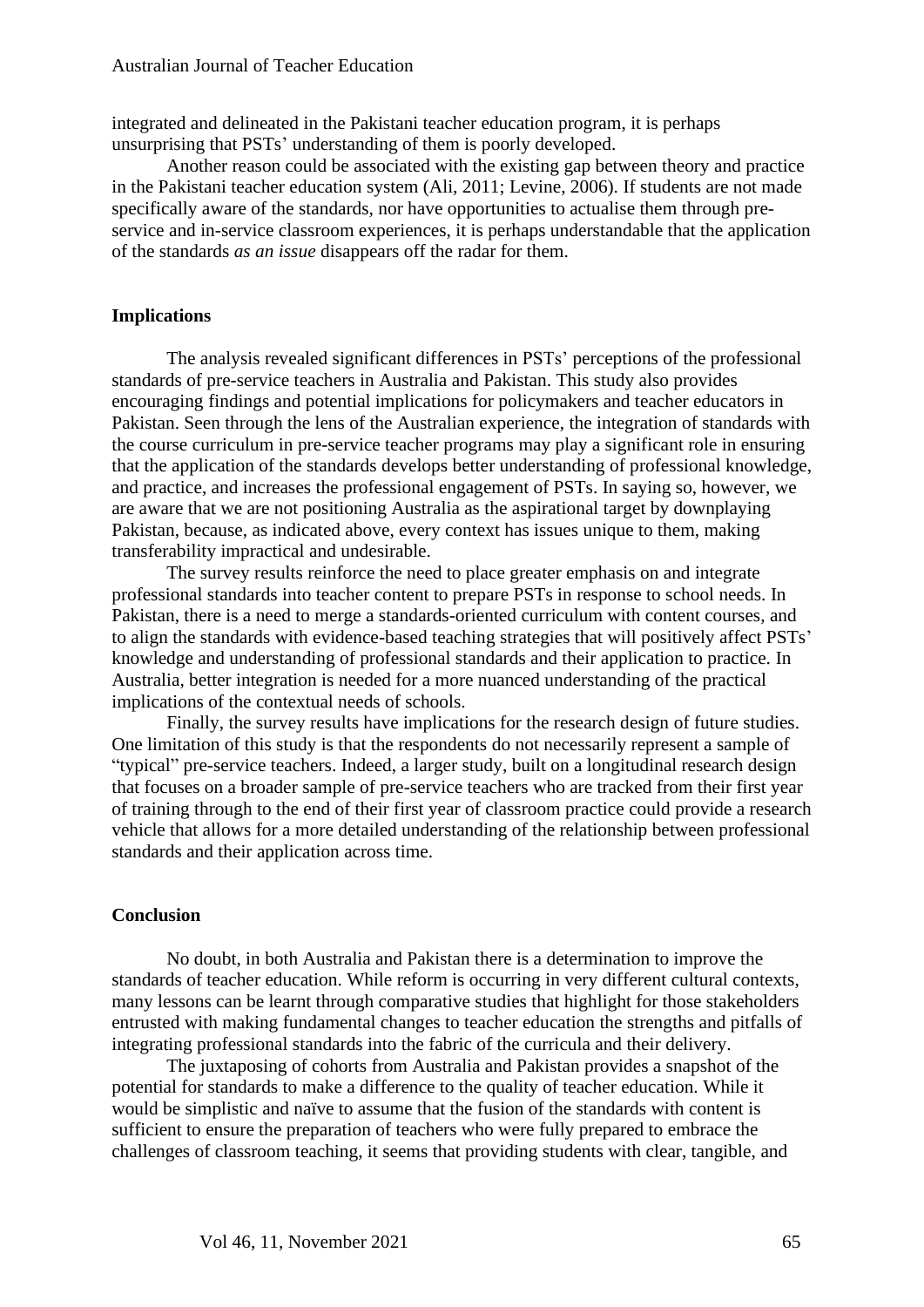professional goals is one element in the complex mix of improving the quality of classroom practice and the status of the teaching profession more generally.

# **References**

- Akram, M., & Zepeda, J. S. (2015). Development and validation of a teacher self-assessment instrument. *Journal of Research and Reflections in Education, 9*(2), 134-148.
- Ali, T. (2011). Understanding how practices of teacher education in Pakistan compare with the popular theories and narrative of reforms of teacher education in international context. *International Journal of Humanities and Social Science, 1*(8), 208-222.
- Australian Institute for Teaching and School Leadership. (2018). *Australian professional standards for teachers*. [https://www.aitsl.edu.au/docs/default-source/national-policy](https://www.aitsl.edu.au/docs/default-source/national-policy-framework/australian-professional-standards-for-teachers.pdf)[framework/australian-professional-standards-for-teachers.pdf](https://www.aitsl.edu.au/docs/default-source/national-policy-framework/australian-professional-standards-for-teachers.pdf)
- Bartlett, M. S. (1954). A note on the multiplying factors for various chi square approximations. *Journal of Royal Statistical Society, 16*(Series B), 296-298. <https://doi.org/10.1111/j.2517-6161.1954.tb00174.x>
- Butt, H. M. (2008). *Draft proposed national professional standards for teachers in Pakistan*. [http://miyaichi.up.seesaa.net/image/Pakistan20Quality20Standards20\\_April20182008](http://miyaichi.up.seesaa.net/image/Pakistan20Quality20Standards20_April20182008_20draft.pdf) [\\_20draft.pdf](http://miyaichi.up.seesaa.net/image/Pakistan20Quality20Standards20_April20182008_20draft.pdf)
- Call, K., Christie, M., & Simon, S. E. (2021). Do preservice teachers believe they use the Australian Professional Standards for teachers to inform their professional learning? *Australian Journal of Teacher Education, 46*(6). <http://dx.doi.org/10.14221/ajte.2021v46n6.6>
- Choy, D., Wong, A., Lim, K., & Chong, S. (2013). Beginning teachers' perceptions of their pedagogical knowledge and skills in teaching: A three year study. *Australian Journal of Teacher Education, 38*(5), 68-79. [http://dx.doi.org/10.14221/ajte.2013v38n5.6.](http://dx.doi.org/10.14221/ajte.2013v38n5.6)
- Cohen, L., Manion, L., & Morrison, K. (2007). *Research methods in education* (6<sup>th</sup> ed.). Routledge. <https://doi.org/10.4324/9780203029053>
- Chung, H., & Kim, H. (2010). Implementing professional standards in teacher preparation programs in the United States: Preservice teachers' understanding of teaching standards. *Korean Journal of Educational Policy, 7*(2), 355-377.
- Darling-Hammond, L., & Baratz-Snowden, J. (2005). *A good teacher in every classroom: Preparing the highly qualified teachers our children deserve*. John Wiley & Sons.
- Dilshad, M. R. (2010). Assessing quality of teacher education: A student perspective. *Pakistan Journal of Social Sciences*, *30*(1), 85-97.
- Feiman-Nemser, S. (2001). From preparation to practice: Designing a continuum to strengthen and sustain teaching. *Teachers College Record, 103*(6), 1013-1055. <https://doi.org/10.1111/0161-4681.00141>
- Goepel, J. (2012). Upholding public trust: An examination of teacher professionalism and the use of Teachers' Standards in England. *Teacher Development, 16*(4), 489-505. <https://doi.org/10.1080/13664530.2012.729784>
- Hudson, P. (2009). How can preservice teachers be measured against advocated professional teaching standards? *Australian Journal of Teacher Education, 34*(5), 65-73. <https://doi.org/10.14221/ajte.2009v34n5.6>
- Hudson, S. M., Hudson, P., Weatherby-Fell, N. L., & Shipway, B. (2016). Graduate standards for teachers: Final-year preservice teachers potentially identify the gaps. *Australian Journal of Teacher Education, 41*(9). <http://dx.doi.org/10.14221/ajte.2016v41n9.8>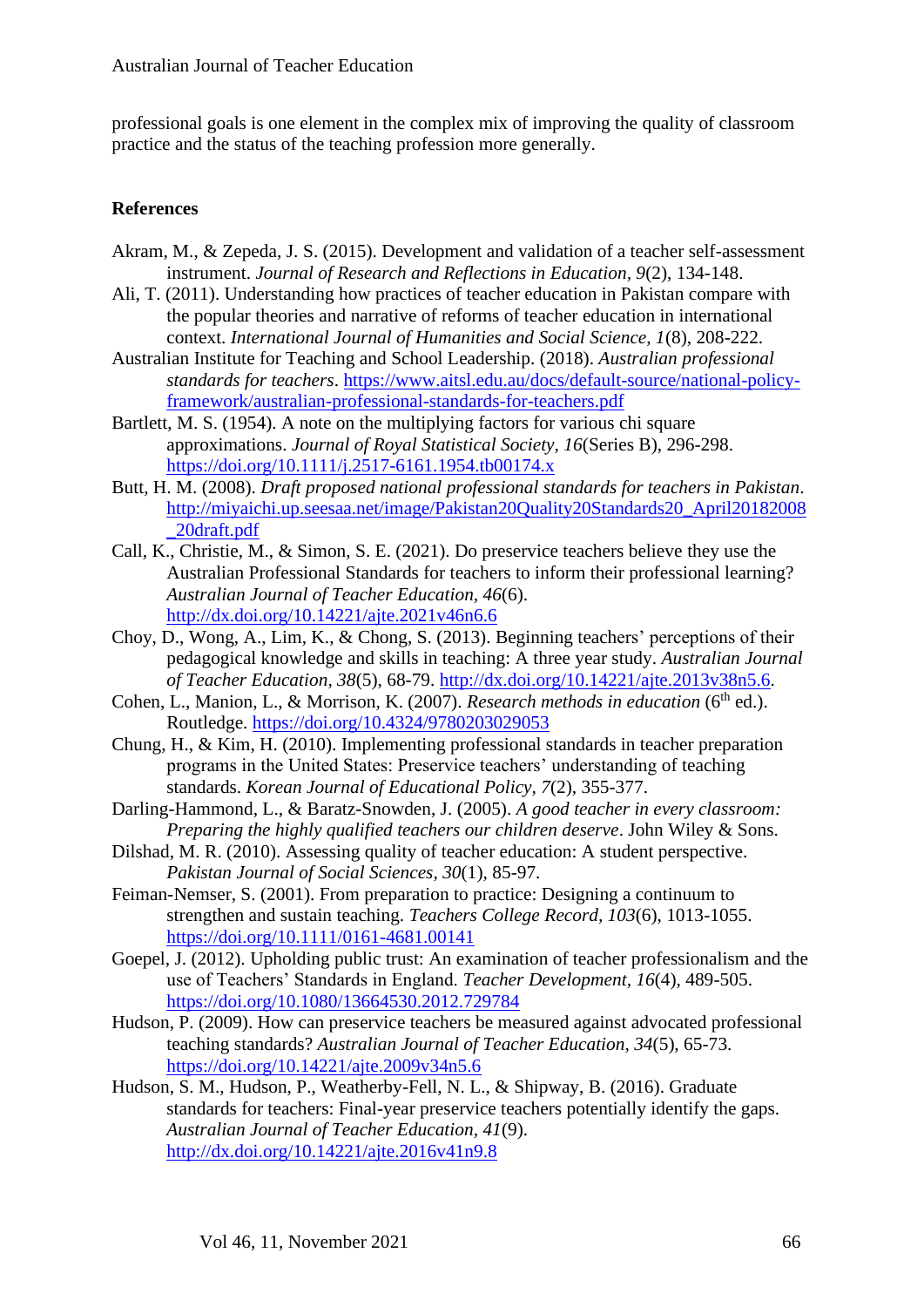- Ingvarson, L., Schwille, J., Tatto, M., Rowley, G., Peck, R., & Senk, S. (2013). *An analysis of teacher education context, structure, and quality-assurance arrangements in TEDS-M countries. Findings from the IEA teacher education and development study in mathematics*.<http://files.eric.ed.gov/fulltext/ED545244.pdf>
- Ingvarson, L. (1998). Professional development as the pursuit of professional standards: The standards-based professional development system. *Teaching and Teacher Education, 14*(1), 127-140. [https://doi.org/10.1016/S0742-051X\(97\)00065-6](https://doi.org/10.1016/S0742-051X(97)00065-6)
- Kaiser, H. (1970). A second generation little jiffy. *Psychometrika, 35*(4), 401-415. <https://doi.org/10.1007/BF02291817>
- Kennedy, A. (2014). What do professional learning policies say about purposes of teacher education? *Asia-Pacific Journal of Teacher Education, 43*(3), 183-194. <https://doi.org/10.1080/1359866X.2014.940279>
- Kriewaldt. A. J. (2015). Strengthening learners' perspectives in professional standards to restore relationality as central to teaching. *Australian Journal of Teacher Education, 40*(8), 83-98. <https://doi.org/10.14221/ajte.2015v40n8.5>
- Levine, A. (2006). *Educating school teachers*. The Education Schools Project. [http://edschools.org/pdf/Educating\\_Teachers\\_Report.pdf](http://edschools.org/pdf/Educating_Teachers_Report.pdf)
- Lister, S., Bano, M., Carr-Hill, R., & MacAuslan, I. (2010). *Mid-term evaluation of the EFA fast track initiative: Country case study: Pakistan* (draft: 28 February 2010). Mokoro. Retrieved from [https://mokoro.co.uk/wp-content/uploads/FTI\\_FullCCSPakistan-](https://mokoro.co.uk/wp-content/uploads/FTI_FullCCSPakistan-Feb2010n.pdf)[Feb2010n.pdf.](https://mokoro.co.uk/wp-content/uploads/FTI_FullCCSPakistan-Feb2010n.pdf) Accessed March 16, 2020.
- McMahon, M., Forde, C., & Dickson, B. (2015). Reshaping teacher education through the professional continuum. *Educational Review, 67*(2), 158-178. <https://doi.org/10.1080/00131911.2013.846298>
- Mayer, D., Mitchell, J., Macdonald, D., & Bell, R. (2005). Professional standards for teachers: A case study of professional learning. *Asia-Pacific Journal of Teacher Education*, *33*(2), 159-179. <https://doi.org/10.1080/13598660500121977>
- Ministry of Education (2017). *National education policy 2017–2025*. <https://planipolis.iiep.unesco.org/en/2017/national-education-policy-2017-2025-6414>
- Ministry of Education (2009a). *National education policy*. [http://itacec.org/document/2015/7/National\\_Education\\_Policy\\_2009.pdf](http://itacec.org/document/2015/7/National_Education_Policy_2009.pdf)
- Ministry of Education (2009b). *National professional standards for teachers in Pakistan*. Norusis, M.J. (1990). *SPSS base system user's guide.* SPSS Inc.
- Romberg, T.A. (1999). School mathematics: The impact of international comparisons on national policy. In G. Kaiser, E. Luna, & L. Huntley (Eds.), *International comparison in mathematics education* (pp. 189-199). Falmer Press.
- Sachs, J. (2003). Teacher professional standards: Controlling or developing teaching. *Teachers and Teaching: Theory and Practice, 9*(2), 175-186. <https://doi.org/10.1080/13540600309373>
- Santoro, N., & Kennedy, A. (2016). How is cultural diversity positioned in teacher professional standards? An international analysis. *Asia-Pacific Journal of Teacher Education, 44*(3), 208-223. <https://doi.org/10.1080/1359866X.2015.1081674>
- Sevimli-Celik, S., & Johnson, J. E. (2016). Teacher preparation for movement education: Increasing pre-service teachers' competence for working with young children. *Asia-Pacific Journal of Teacher Education, 44*(3), 274-288. <https://doi.org/10.1080/1359866X.2015.1079303>
- Shaukat, S., & Chowdhury, R. (2020). Teacher educators' perceptions of professional standards: implementation challenges in Pakistan. *Issues in Educational Research*, *30*(3), 1084-1104. [http://www.iier.org.au/iier.html.](http://www.iier.org.au/iier.html)